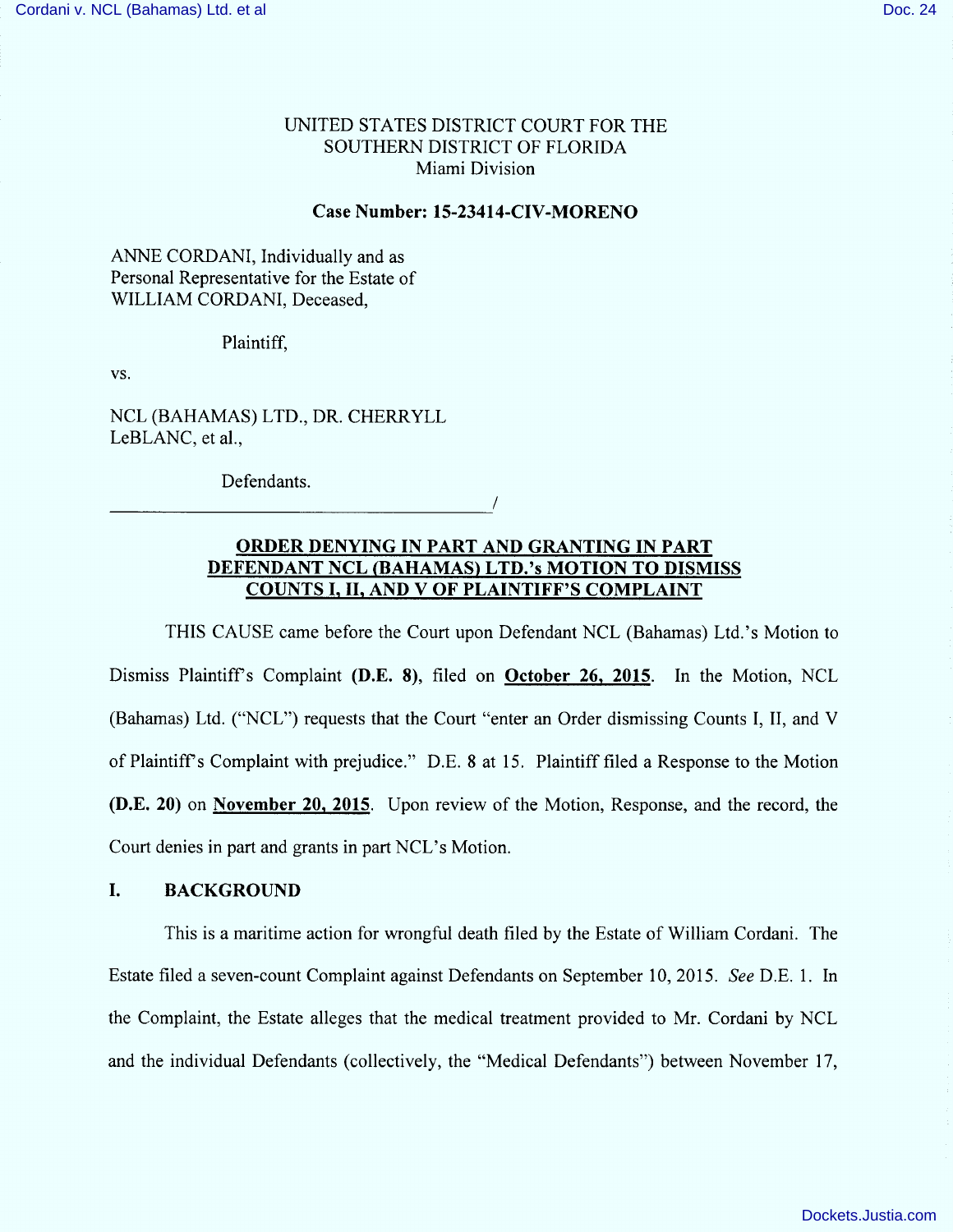$2014$  and November 21, 2014 was "mismanaged and/or inadequate," and that this led to the decedent's death on November 22, 2014 in Nassau, Bahamas.

In the Motion, NCL seeks to dismiss Counts I, II, and V of the Estate's Complaint. Count I is a general negligence claim against NCL, *i.e.* that NCL "breached its duty to provide [Mr. Cordani] with reasonable care under the circumstances," and that this breach proximately caused his death. D.E. 1 at  $\P$  36. Count II alleges that NCL was negligent in hiring and/or retaining the Medical Defendants, and that this negligence proximately caused Mr. Cordani's death. D.E. 1 at  $\P$  40-46. Count V alleges negligence against NCL for the acts of the Medical Defendants under a theory of vicarious liability based on joint venture. D.E. 1 at  $\P$  71-83.

## II. LEGAL STANDARD

Under Federal Rule of Civil Procedure  $12(b)(6)$ , a court may dismiss a claim for "failure" to state a claim upon which relief can be granted." "To survive a motion to dismiss, a complaint must contain sufficient factual matter, accepted as true, to 'state a claim to relief that is plausible on its face." Ashcroft v. Iqbal, 556 U.S. 662, 678 (2009) (quoting Bell Atlantic Corp. v. Twombly, 550 U.S. 544, 570 (2007)). "A claim has facial plausibility when the plaintiff pleads factual content that allows the court to draw the reasonable inference that the defendant is liable for the misconduct alleged." Id. When a court considers a motion to dismiss, it must accept the allegations in the complaint as true and construe them in the light m ost favorable to the plaintiff. See, e.g., id.; Lobo v. Celebrity Cruises, Inc., 704 F.3d 882, 887 (11th Cir. 2013).

### III. DISCUSSION

#### A. Count I: Negligence

Count I of the Complaint alleges negligence against NCL. D.E. 1 at  $\P$  35-39. To prevail on a maritime negligence claim, a plaintiff must show "(1) that defendant owed plaintiff a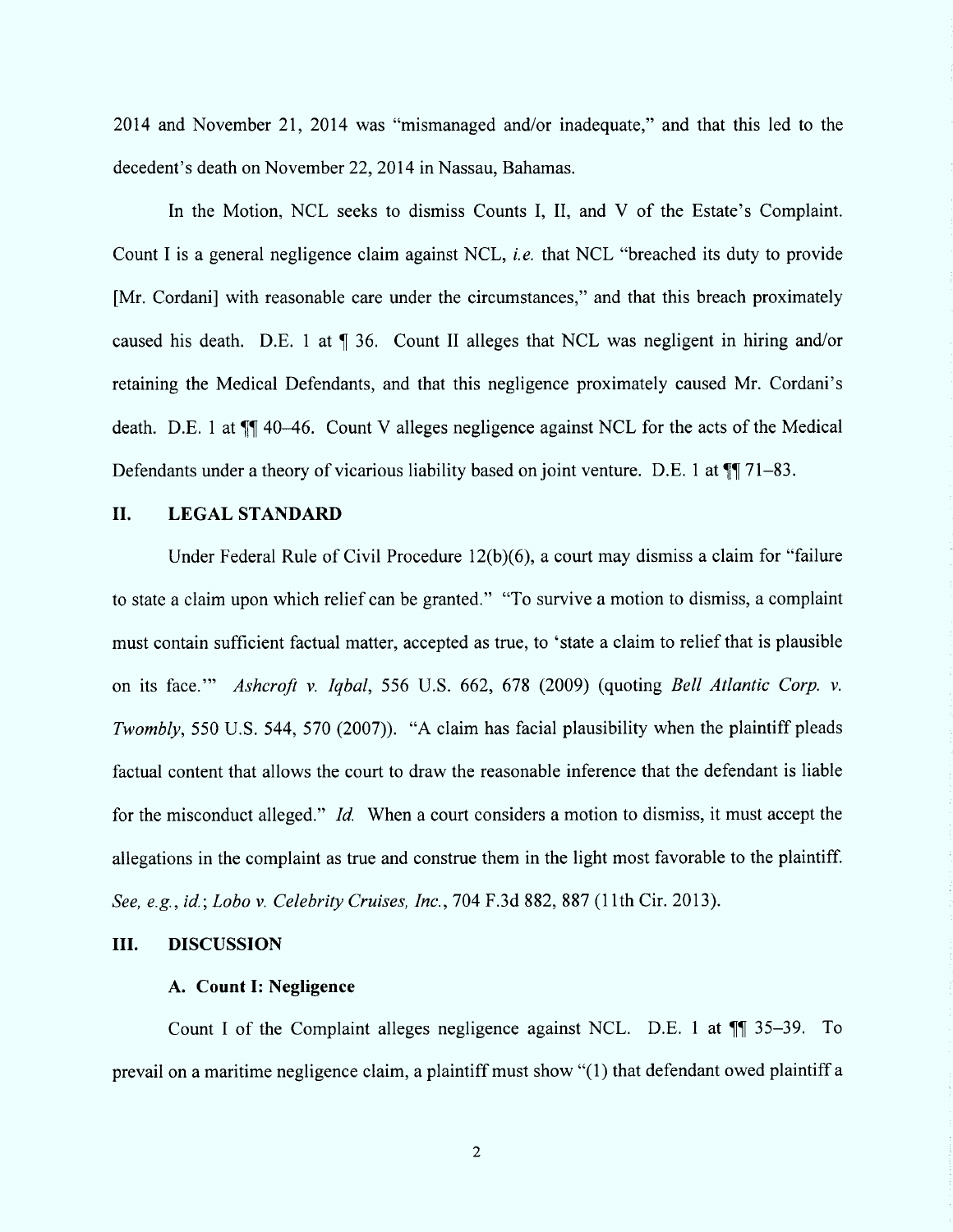duty; (2) that defendant breached that duty; (3) that this breach was the proximate cause of plaintiff's injury; and (4) that plaintiff suffered damages." Isbell v. Carnival Corp., 462 F. Supp. 2d 1232, 1236 (S.D. Fla. 2006) (citing Hasenfus v. Secord, 962 F.2d 1556, 1559-60 (11th Cir. 1992)). As to the first element, the ship owner "owes to all who are on board for purposes not inimical to his legitimate interests the duty of exercising reasonable care under the circumstances of each case.'' Kermarec v. Compagnie Generale Transatlantique, 358 U.S. 625, 632 (1959).

NCL's first argument as to Count I is that the "Complaint alleges a number of duties (and breaches thereof) which are not supported by the applicable maritime law." D.E. 8 at 4. Put another way, NCL argues that it owes no duty to provide, for example, medical facilities or equipment, "Face-to-Face Telemedicine," or training, instruction, or supervision of its medical staff. See id. at 4-8. Count I alleges, however, that NCL "breached its duty to provide [Mr. Cordani) with reasonable care," and then lists fourteen specific ways—termed "acts and/or omissions"—in which NCL breached its duty of reasonable care. D.E. 1 at  $\P$  36. When each of these specific acts or omissions are considered together and in the light most favorable to the Estate, they establish a plausible claim for a breach of NCL's duty to exercise reasonable care. In addition, the Court will not embark on an analysis of each alleged act or omission to determine whether NCL breached a duty to Mr. Cordani by either acting or not acting. This Court has repeatedly held that "[e]ven though certain of the alleged breaches of [the ship owner'sj duty of reasonable care may not adequately state a negligence claim, the Court will not strike the alleged breaches in line-item fashion," as NCL requests in the Motion. Caldwell  $\nu$ . Carnival Corp. , 944 F. Supp. 2d 1219, 1224 (S.D. Fla. 2013) (internal quotations omitted); see also, e.g., McLean v. Carnival Corp., No. 12-24295-CIV, 2013 WL 1024257, at \*5 (S.D. Fla.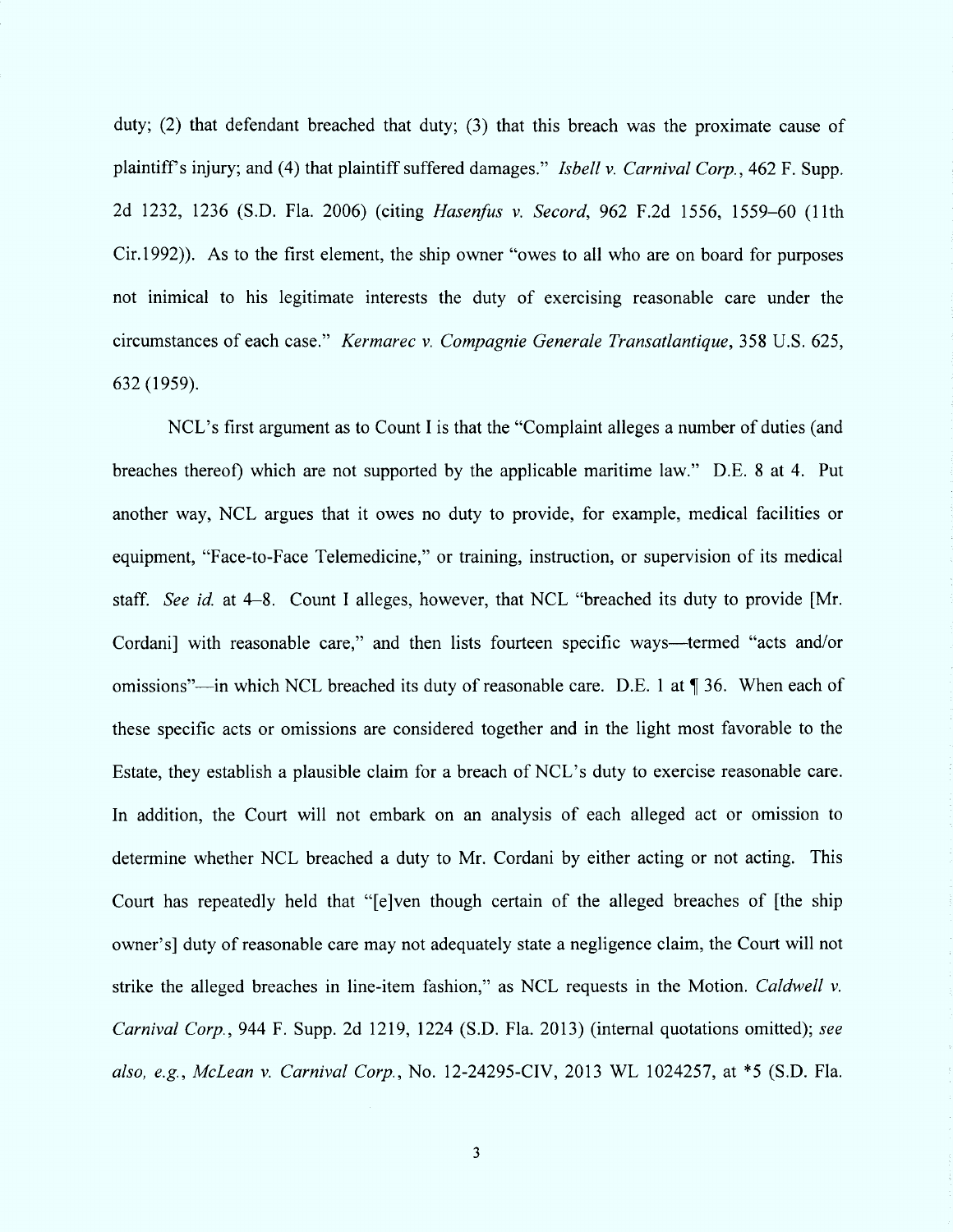Mar. 14, 2013); Holguin v. Celebrity Cruises, Inc., No. 10-20215-CIV, 2010 WL 1837808, at \*1 (S.D. Fla. May 4, 2010).

NCL also argues that the Estate's allegation that NCL failed to "adequately evacuate [Mr. Cordani) from the Norwegian Getaway in a timely manner" is "conclusory" and "devoid of any factual information to support [it]." *Id.* at  $\P$  36(i); D.E. 8 at 9. The Court disagrees. The Complaint alleges that Mr. Cordani presented to the ship's medical facility for the first time on November 17, 2014; he called the medical facility on November 18, 2014 to report continued pain; and he returned to the medical facility on November 19, 2014 with worsening symptoms. D.E. 1 at  $\P$  29–31. On that day, the Complaint alleges that Mr. Cordani was diagnosed with pneumonia and that "NCL and/or the Medical Defendant(s) refused to evacuate" Mr. Cordani from the vessel despite the family's repeated requests. *Id.* at  $\P$  32. The Complaint further alleges that NCL and the Medical Defendants told Mr. Cordani that he would have "to stay aboard the vessel until the next port of call, which they were scheduled to arrive at two days later (i.e., on November 21, 2014)." *Id.* On November 22, 2014, and "[a]s a result of the mismanaged and/or inadequate medical treatment," Mr. Cordani died in a Nassau, Bahamas hospital. *Id.* at  $\llbracket$  34. These allegations alone are sufficient to support a claim for general negligence against NCL. Therefore, NCL's Motion to Dismiss Count I of the Estate's Complaint is denied.

## B. Count II: Negligent Hiring/Retention

In Count II, the Estate alleges that NCL negligently hired and/or retained the Medical Defendants. See D.E. 1 at  $\P$  40-46. To state such a claim, a plaintiff must show that "(1) the contractor [or employee] was incompetent or unfit to perform the work; (2) the employer knew or reasonably should have known of the particular incompetence or unfitness; and (3) the incompetence or unfitness was a proximate cause of the plaintiff's injury." Smolnikar v. Royal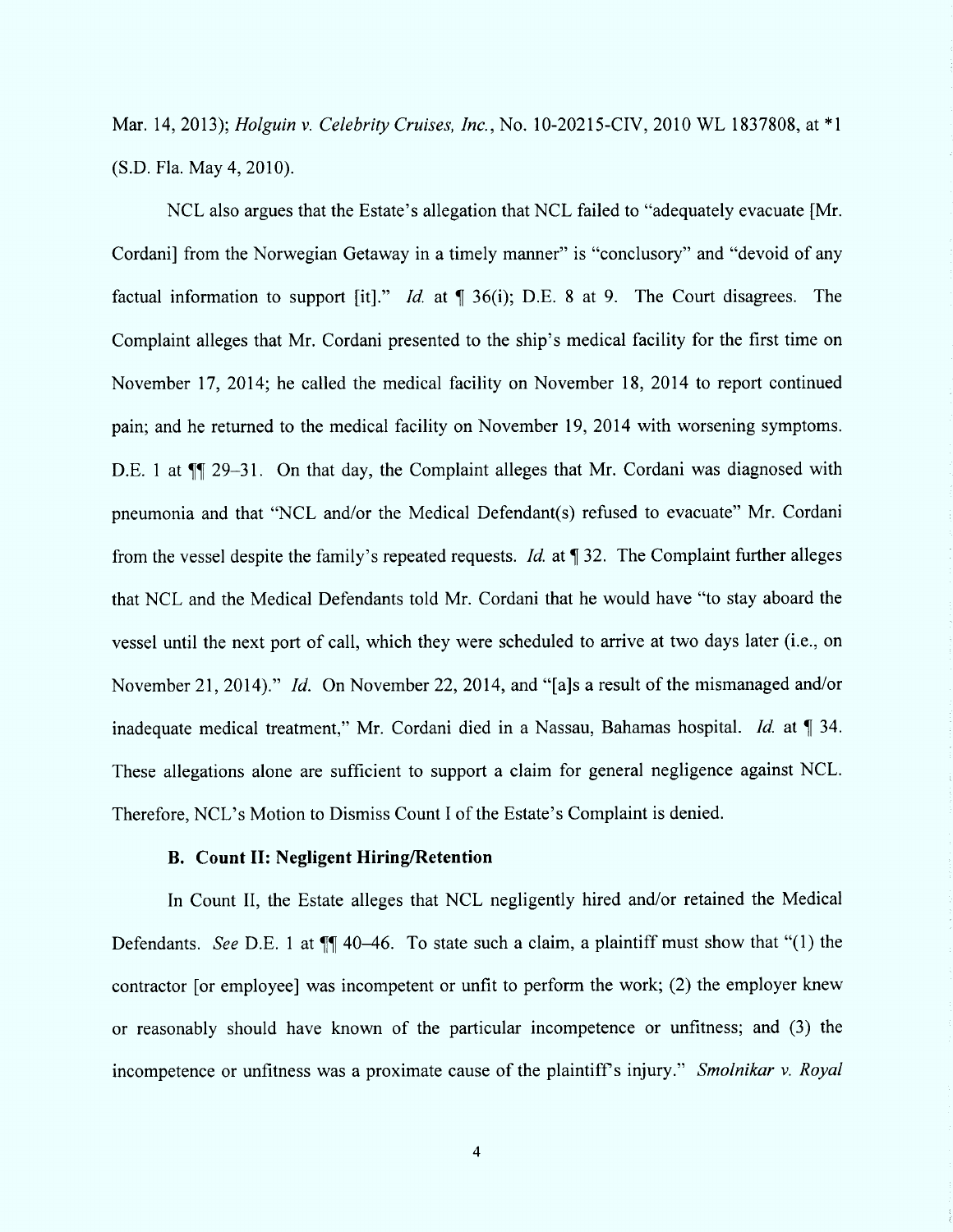Caribbean Cruises, Ltd., 787 F. Supp. 2d 1308, 1318 (S.D. Fla. 2011). "The fact that a physician errs in his treatment does not prove that he was incompetent or that the company was negligent in appointing him." *Mumford*, 7 F. Supp. 3d at 1248.

In support of its Motion, NCL argues that the Complaint "merely alleges, in a conclusory manner, that the Medical Defendants 'were not competent and/or duly qualified.'" D.E. 8 at 12 (citing D.E. 1 at  $\P$  43). The Estate disagrees, arguing that its allegation that the Medical Defendants were not "licensed to practice medicine in the jurisdiction of the ship, as ship's doctors or ship's nurses" demonstrates "the Medical Defendants' lack of competence and/or qualifications." D.E. 20 at 14 (citing D.E. 1 at  $\P$  43). But the fact that the Medical Defendants were not licensed to practice medicine in the jurisdiction of the ship hardly shows that the Medical Defendants were not competent or qualified, and maritime law does not impose a duty on ship owners to hire medical personnel licensed in the jurisdiction of the flag of the ship. See Rinker v. Carnival Corp., 753 F. Supp. 2d 1237, 1242 (S.D. Fla. June 18, 2010) ("Maritime Law does not require that Carnival hire medical personnel who are licensed in California or in the jurisdiction of the flag of the ship. Maritime Law simply requires that if Carnival chooses to hire medical personnel, it must hire people that are competent and qualitied.''). Thus, the Court tinds that the Estate has failed to state a claim for negligent hiring and/or retention against NCL, and NCL's Motion is granted as to Count II of the Estate's Complaint.

# C. Count V: Vicarious Liability for Negligence of Medial Defendants Based on Joint Venture

Count V of the Complaint alleges that NCL is vicariously liable for the negligence of the Medical Defendants by virtue of the fact that NCL and the Medical Defendants were engaged in a joint venture. D.E. 1 at  $\P$  71-83. To establish a joint venture, a plaintiff must allege (1) that the parties intended to create a joint venture; (2) that the parties had joint control or right of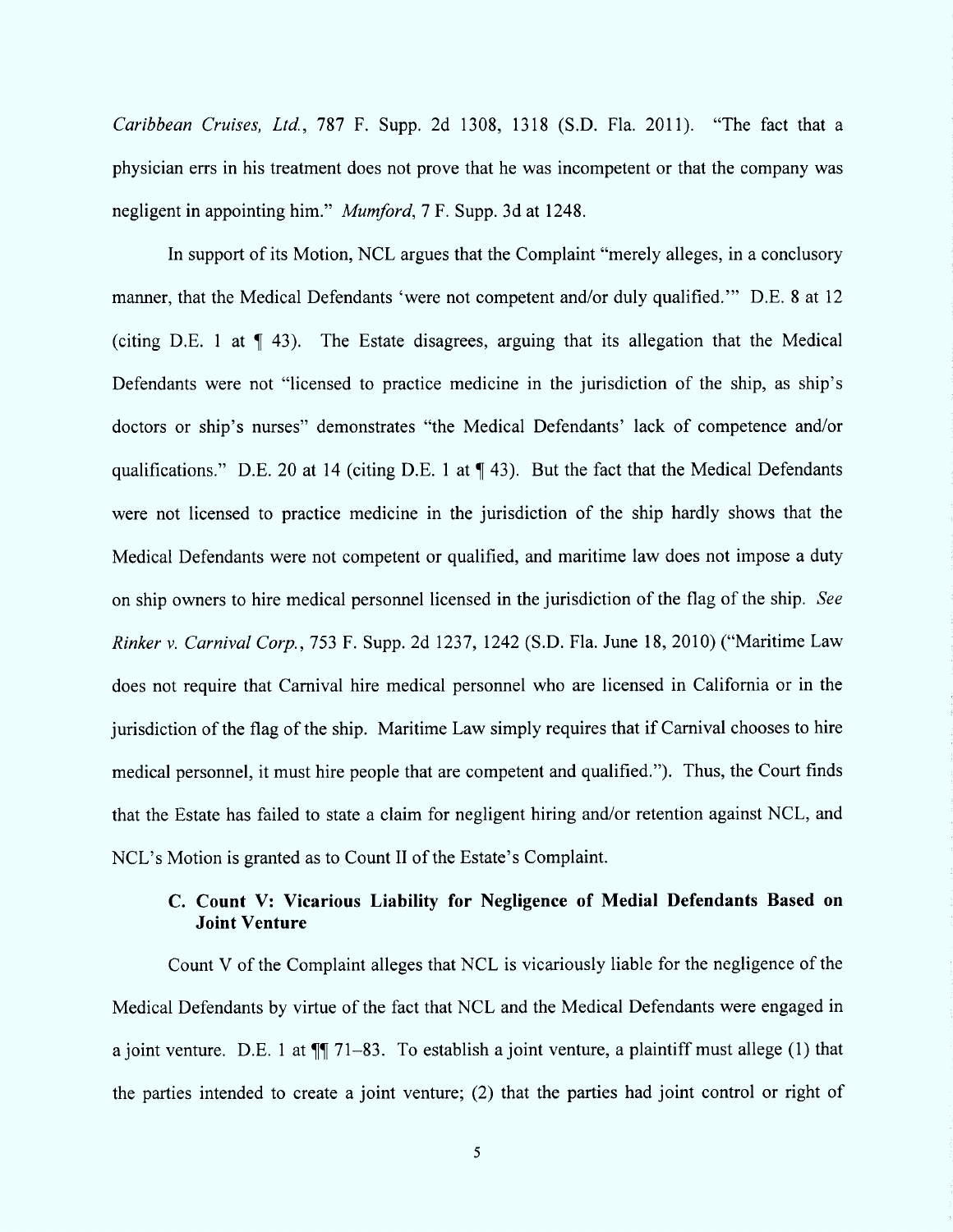control over the venture; (3) that the parties had a joint proprietary interest in the subject matler of the joint venture; (4) that the parties had a right to share in the profits; and  $(5)$  that the parties had a duty to share in the losses. See Skeen v. Carnival Corp., No. 08-22618, 2009 WL 1117432, at  $*3$  (S.D. Fla. Apr. 24, 2009). These factors, however, "do not quite form a conjunctive test in which every element must be met. Rather, [these] factors  $\dots$  act as 'signposts, likely indicia, but not prerequisites,' establishing that a plaintiff has plausibly stated a joint venture claim." Hung Kang Huang v. Carnival Corp., 909 F. Supp. 2d 1356, 1361 (S.D. Fla. 2012) (citing Fulcher's Point Pride Seafood, Inc. v. M/V Theodora Maria, 935 F.2d 208, 211 (11th Cir. 1991).

Here, the Estate has alleged sufficient facts as to each of these factors. With respect to NCL's and the Medical Defendants' intent to create a joint venture, the Complaint alleges that NCL and the Medical Defendants joined forces "to operate a ship's medical facility for passengers aboard the Norwegian Getaway for a profit" and references "contractual arrangements" between NCL and the Medical Defendants regarding their profit-sharing relationship. D.E. 1 at  $\P$  73, 76. As to "joint control," the Complaint alleges that NCL and the Medical Defendants "shared a common purpose . . . to operate the ship's medical facility for a profit" and detailed how NCL and the Medical Defendants worked together to accomplish that purpose. Id. at  $\P$  73-75. Regarding a "joint proprietary interest," the Complaint alleges that NCL and the Medical Defendants had a joint proprietary interest in the medical facility, as "NCL had the interest in the money it devoted to setting up the medical facility, and the [Medical Defendants] had a proprietary interest in the time and labor expended in operating the ship's medical facility." Id. at  $\P$  76. Finally, with respect to the right to share in profits and the duty to share in losses, the Complaint alleges (1) that any "charges" resulting from the operation of the